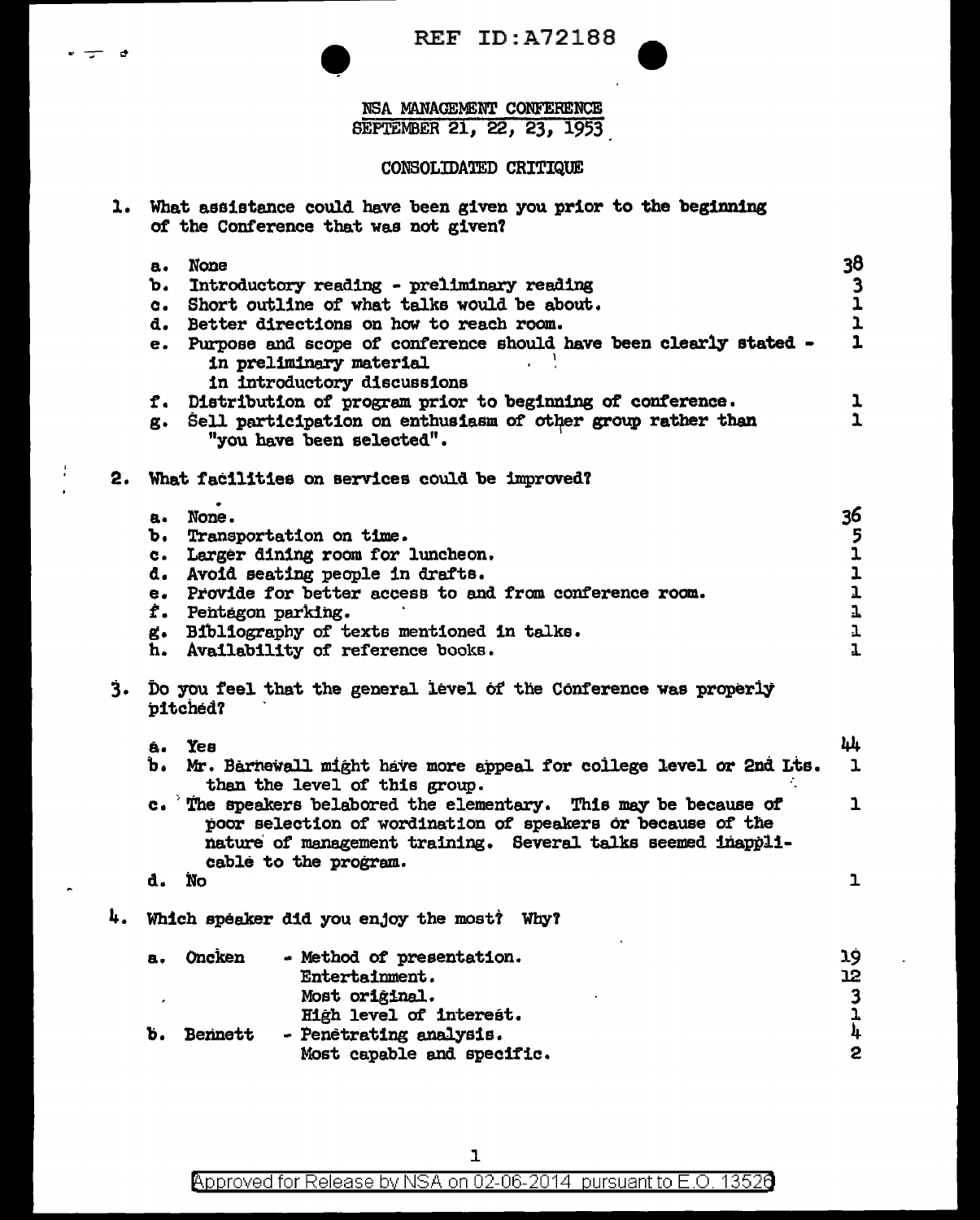**REF ID: A72188** תה היו מה Ĵārīmañ - More belonicial material. ĉ. Môst siñeere. Interesting and stimulating. Rowland = Most informative and entertaining d. ات<br>نو<br>اند Familiarity with subject.  $G\partial\bar{\partial}\bar{w}$ in = Direct application: è. Barnewall Presentation. f. ì - Arrangement of data and manner of presentation. Kane ĝ. 5. Which speaker gave you the most new information? Can you be specifie? **FCCCCERCL 4 ôneken** = New ways of approach. â. New material. kreager - New material. ъ. Jeřmañ - More beneficial.  $c_{\bullet}$ New ideas d. Bênnett - Explained new to de it. New ī, **Barnevall** è  $\mathbf{u}$ f. Revland תחוניות וכן וכן ירן Goodwin = Clearly presented. ĝ New - Clear. h. Kaysér i. Kane All. Ĵ All but Laughlin. k ī ı No answer. ĝ. m. None 6. In what ways has the Conference failed to come up to your expectations? 23 No answer.  $R_{\bullet}$ ĩi None ъ. Too much information in too short a time without group discussion. 4  $c_{\bullet}$ 4 Expected a little more of the "how" element to be introduced and d. discussed e. GWU Professors far belew expectations in originality. Schowarship. 2 command of English  $etc$ Ż f. Far exceeded. ı g. Too much GWU - Not enough speakers from industry. ı h. Satisfactory.  $\mathbf{L}$ 1. Too much generalization.  $7.$ In what ways has the Conference exceeded your expectations? 18 High caliber of the speakers.  $\mathbf{a}$ 11 Nore thought provoking - stimulating - interesting. ъ 8 c. No answer. 5 Systematic organization and procedure of whole Conference đ. extremely well planned. 4 e. Fine setting of conference.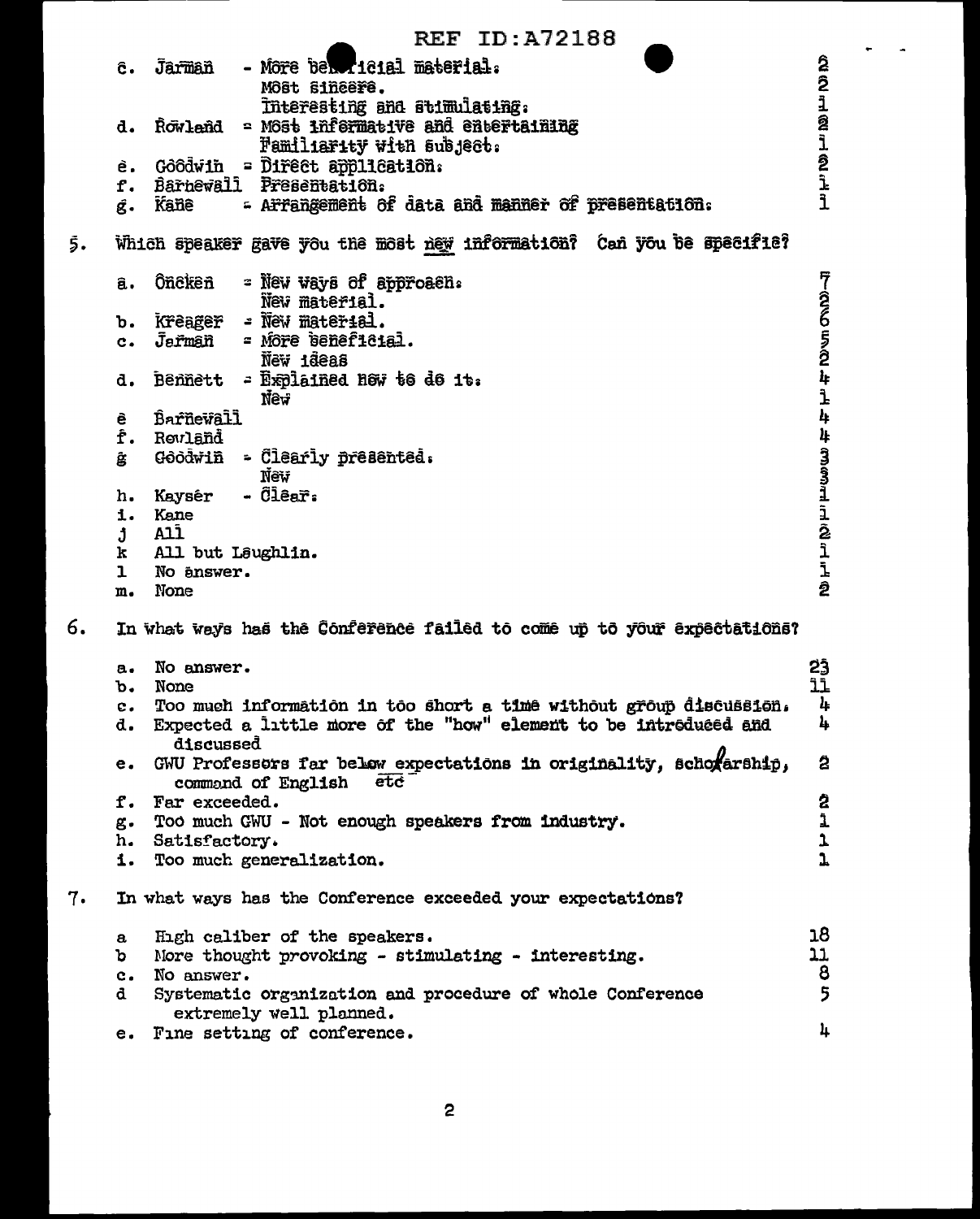|    | v | ۰,<br>۰. |
|----|---|----------|
| __ |   |          |

## • REF ID:A721BB

|    | f.             | Professional attitude of all concerned.                                                                                                      |                                |
|----|----------------|----------------------------------------------------------------------------------------------------------------------------------------------|--------------------------------|
|    | ε.             | Every way.                                                                                                                                   | こととりこと                         |
|    | h.             | No expectations.                                                                                                                             |                                |
|    | i.             | Subjects.                                                                                                                                    |                                |
|    | j.             | Cross contacts of management personnel.                                                                                                      |                                |
|    | k.             | Not as dry as expected.                                                                                                                      |                                |
|    | ı.             | More practical.                                                                                                                              | $\mathbf{1}$<br>$\overline{1}$ |
|    | m.             | <b>None</b>                                                                                                                                  |                                |
| 8. |                | Please check the words which more nearly describe your over-all                                                                              |                                |
|    |                | opinion of the Conference.                                                                                                                   |                                |
|    | $\mathbf{a}$ . | Excellent                                                                                                                                    | 23                             |
|    | ъ.             | Superior                                                                                                                                     | 19                             |
|    |                | c. Good                                                                                                                                      | 4                              |
|    |                | d. No answer.                                                                                                                                | $\overline{2}$                 |
| 9. |                | Other comments.                                                                                                                              |                                |
|    |                |                                                                                                                                              |                                |
|    | а.             | No answer.                                                                                                                                   | 18                             |
|    | ъ.             | <b>None</b>                                                                                                                                  | $\frac{5}{2}$                  |
|    | $\mathbf{c}$ . | Handling of staff and little details often overlooked were<br>excellent and did much to add enjoyment of conference.                         |                                |
|    | d.             | More attracted by speakers with experience than with the                                                                                     | $\mathbf{c}$                   |
|    |                | academic discussions. University speakers weaker.                                                                                            |                                |
|    | е.             | Two days would have sufficied for well presented subjects of<br>conference.                                                                  | 2                              |
|    | f.             | Bill Oncken is a riot - a really entertaining speaker - but I<br>think he relies too heavily on satire and thus obscures the                 | ı                              |
|    |                | point he is trying to make.                                                                                                                  |                                |
|    | g.             | Six hours daily is too much for anyone to obserb - Suggest same<br>over 4 days.                                                              | ı                              |
|    | h.             | Suggest questionnaire be passed at beginning of conference so                                                                                | ı                              |
|    |                | speakers can be rated immediately after talk.                                                                                                |                                |
|    | 1. .           | Lengthen course to include more "cases" and permit more question-<br>ing of the individual speakers.                                         | ı                              |
|    | J.             | Follow program with a one day meeting each quarter.                                                                                          | $\mathbf{L}$                   |
|    | k.             | Suggest questionnaire regarding interest in subjects be sub-                                                                                 | ı                              |
|    |                | mitted after 3 day sessions rather than before.                                                                                              |                                |
|    | ı.             | More speakers from industry and experienced government organiza-<br>tions.                                                                   | ı                              |
|    | n.             | Retain speakers for meetings on 4th Tuesday of month.                                                                                        | ı                              |
|    | n.             | Post-speech remarks made by Dr. Jaffe lowered the impact of                                                                                  | ı                              |
|    |                | the speaker and marred the general tone of conference.                                                                                       |                                |
|    | о.             | Practically nothing was said about follow-up in weekly meetings -<br>this should have been done so we could be planning.                     | 1                              |
|    | p.             | One or two high Dept. of Defense speakers would add much.                                                                                    | ı                              |
|    | q.             | Each member should be required to write his solution to the<br>Vandercook case - as homework - and be given a copy of the<br>ideal solution. | $\mathbf{r}$                   |
|    | r.             | Have 4 times a year and have lower echelons attend.                                                                                          | ı                              |
|    | S.             | More active participation by the student - some lectures skipped                                                                             | $\mathbf{L}$                   |
|    |                | for exercises.                                                                                                                               |                                |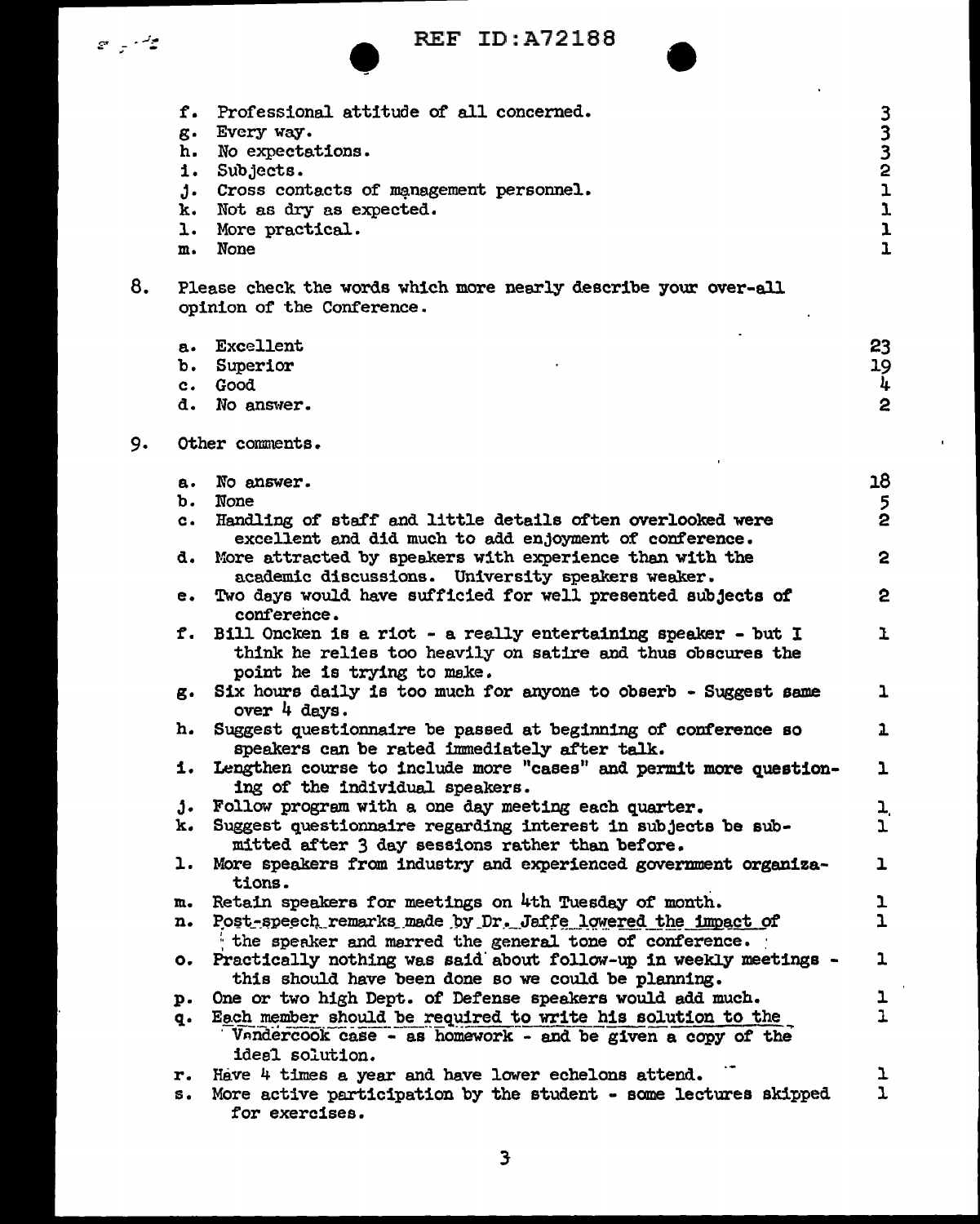|     |    | <b>REF ID: A72188</b>                                                                                                                                                                                                                                                  |                                                | $\sim 10$ |
|-----|----|------------------------------------------------------------------------------------------------------------------------------------------------------------------------------------------------------------------------------------------------------------------------|------------------------------------------------|-----------|
|     |    | t. Discussion periods after each lecture would be beneficial if                                                                                                                                                                                                        | ı                                              |           |
|     |    | time could be arranged.                                                                                                                                                                                                                                                |                                                |           |
|     |    | u. Most stimulating and enjoyable.                                                                                                                                                                                                                                     | ı                                              |           |
|     |    | v. Would like to hear more from Bennett.                                                                                                                                                                                                                               | ı                                              |           |
| 10. |    | The end result from this Conference is improved menagement in the<br>National Security Agency. Do you feel you personally have been better<br>equipped and motivated to manage your own activity? If so, what specific<br>steps in this direction do you plan to take? |                                                |           |
|     | a. | Implement ideas on communications.                                                                                                                                                                                                                                     | 10                                             |           |
|     |    | b. More emphasis in planning, follow-up.                                                                                                                                                                                                                               | 5                                              |           |
|     |    | c. Better personal contacts to stimulate others.                                                                                                                                                                                                                       |                                                |           |
|     |    | d. Plan to read and study better techniques.                                                                                                                                                                                                                           |                                                |           |
|     |    | e. Will use ideas in everyday Management responsibilities.                                                                                                                                                                                                             | 5<br>5<br>4                                    |           |
|     |    | f. Plan more conferences.                                                                                                                                                                                                                                              |                                                |           |
|     |    | g. Utilize hints on conducting better meetings.                                                                                                                                                                                                                        | $\begin{array}{c}\n 3 \\ 2 \\ 2\n \end{array}$ |           |
|     |    | h. Generate "team feeling".                                                                                                                                                                                                                                            |                                                |           |
|     |    | i. Show more interest in jobs.                                                                                                                                                                                                                                         |                                                |           |
|     |    | j. More delegation of special duties.                                                                                                                                                                                                                                  | 2                                              |           |
|     |    | k. Revise method of talking with subordinates.                                                                                                                                                                                                                         | 2                                              |           |
|     |    | 1. Review materials and apply them to personnel, management and<br>mission of Division.                                                                                                                                                                                | $\overline{2}$                                 |           |
|     |    | m. To set aside a definite part of each day for creative thinking.                                                                                                                                                                                                     | ı                                              |           |
|     |    | n. Give praise for good work.                                                                                                                                                                                                                                          | ı                                              |           |
|     |    | o. Better training for Supervisors.                                                                                                                                                                                                                                    | $\overline{\mathbf{1}}$                        |           |
|     |    | p. Train a replacement.                                                                                                                                                                                                                                                | ı                                              |           |
|     |    | q. Have asked for copies of all lectures - Branch chiefs have been<br>instructed to read all lectures and attend first Management<br>Conference for which they are eligible.                                                                                           | J.                                             |           |

(Seven critiques were not returned.)

 $\mathbb{Z}^2$ 

. - ....... - .::, ..